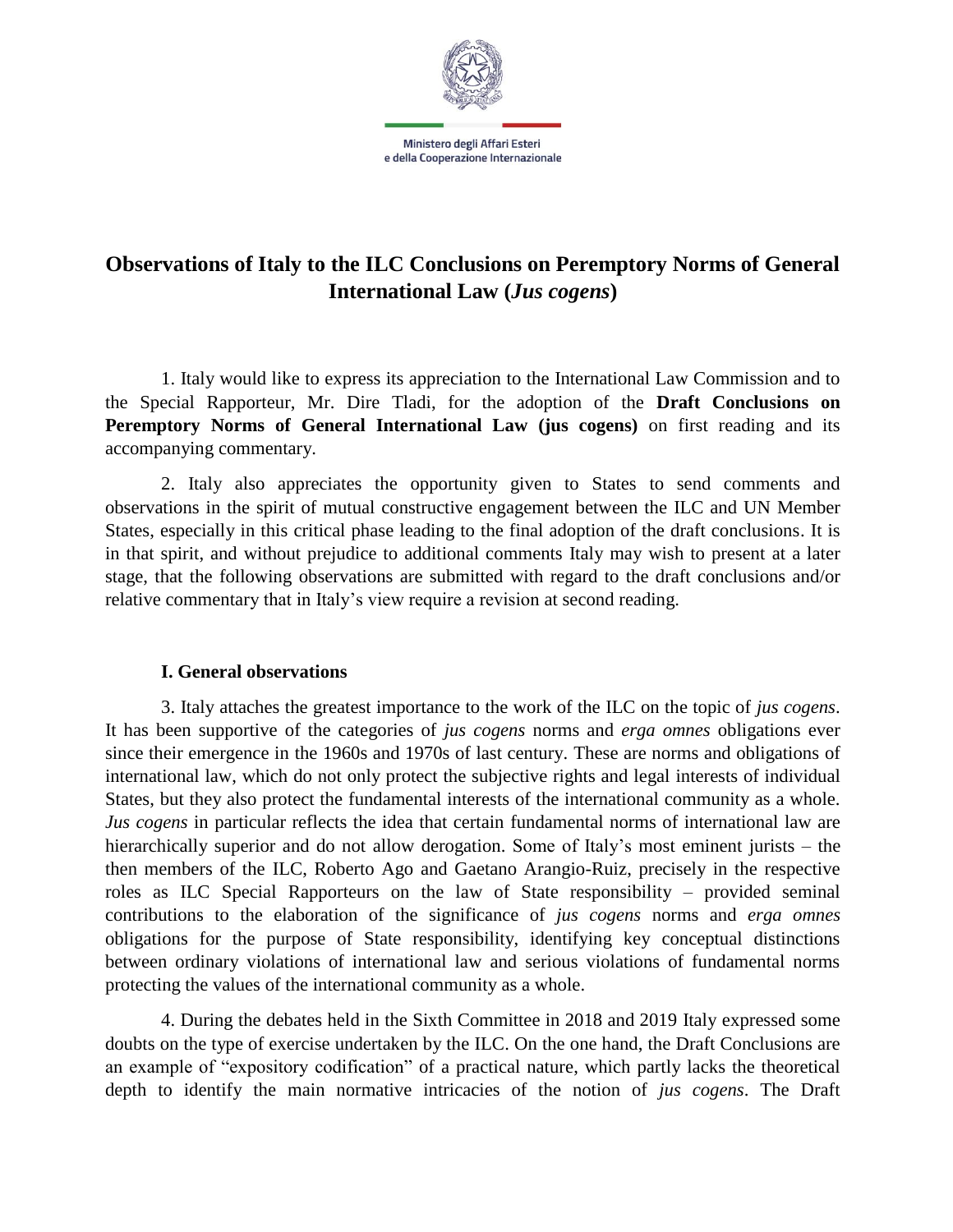Conclusions do not aim at identifying the existing peremptory norms of general international law (in truth, not an impossible task given the latter's limited number) and their specific legal consequences, but they limit themselves to reiterate normative elements, which are already part of the law of treaties and of the law of international responsibility, and that have already been identified by the ILC itself in its previous works. As a result, the practical, added value of the Draft Conclusions within the present scope and in the present form is that they would bring under a single instrument a number of consolidated notions of international law, which should assist those called to apply international law in the identification of peremptory norms of general international law and in defining their legal consequences. On the other hand, the Draft Conclusions contain certain prescriptive provisions, including the procedural requirements on the invocation of *jus cogens* norms – namely Conclusion 21 –, which are difficult to reconcile with the stated purpose of "providing guidance to all those who may be called upon to determine the existence of peremptory norms of general international law […]" (…). Such procedural requirements could have been appropriate if the intention of the ILC (as done with previous works) was that of elaborating a set of Draft Articles with a view to preparing a sound legal basis for the future elaboration of a convention – but this is admittedly not the intention of the ILC in this case.

5. Italy would suggest that the ILC state clearly the nature and objectives of the project it aims at pursuing and that its methodology and conclusions are consistent with that statement.

6. Another general shortfall of the Draft Conclusions is the very limited room left for international organizations as distinct legal subjects endowed with a separate international legal personality, paradoxically in a historical juncture in which the phenomenon of international organization has become an important part of the international legal system. This is particularly stark in the part of the project dedicated to legal consequences of the violation of peremptory norms (Draft Conclusions 17 to 21). It is also surprising in light of the fact that ILC in 2011 adopted a full set of Draft Articles on the Responsibility of International Organizations, which regulate *inter alia* the specific consequences related to serious violations of peremptory norms and to violations of *erga omnes* obligations (Draft Articles 42 and 49 respectively). The Commission should incorporate in its current work those important provisions. If instead a choice is made not to do that, a clear explanation should be provided in the commentary and a nonprejudice clause should be inserted in the text of the Draft Conclusions (the only relevant nonprejudice provision is to be found at paragraph 11 of the commentary to Draft Conclusion 19 without explanation).

7. Finally, Italy would like to observe that the title of the text should better reflect its scope in accordance with Conclusion 1 and namely, that "[t]he present draft conclusions concern the identification and legal consequences of peremptory norms of general international law (*jus cogens*)". Accordingly a reformulation of the title in "draft conclusions on the identification and legal consequences of peremptory norms of general international law (*jus cogens*)" should be considered and would be in line with the practice followed in the recent project on the identification of customary international law (where the title closely reflects the scope of the project).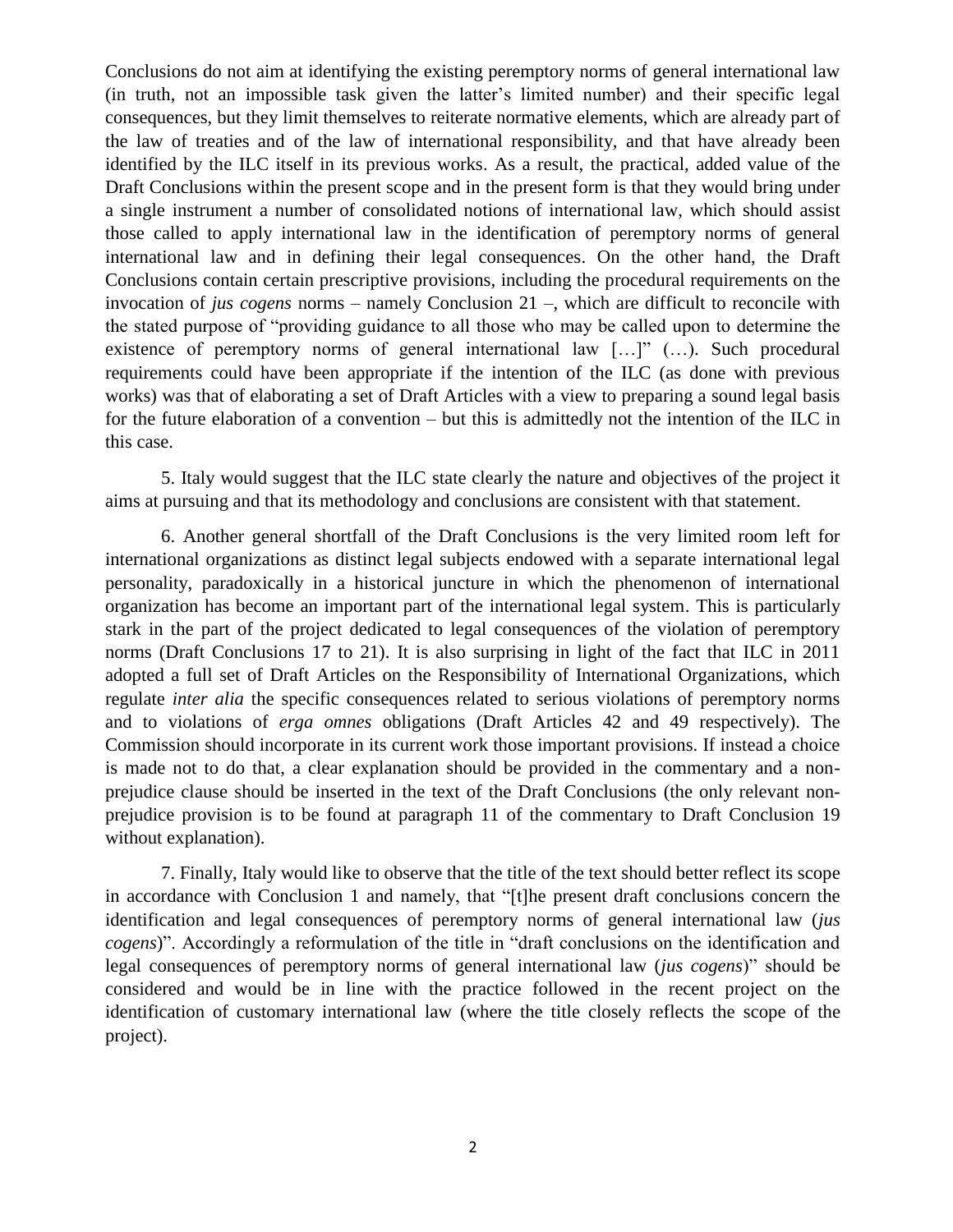# **II. Draft Conclusion 4 – Criteria for the identification of a peremptory norm of general international law (***jus cogens***)**

8. If the purpose of the Draft Conclusions is to "provide guidance" to those called to identify the existence and applicability of peremptory norms of general international law, Draft Conclusion 4 and its commentary would benefit from more precise drafting. In terms of terminology, if the choice is made to employ the term "criteria", other terms such as "conditions" should be avoided (in fact one wonders whether the two terms are to be considered synonymous). Moreover, the identification of a norm of general international law already requires the fulfillment of certain "criteria" and one wonders whether it is useful to describe "a two-step approach" in rigid terms (the steps to be made seem more than two).

9. Finally, paragraph 2) of the commentary seems superfluous in that it specifies the meaning of the expression "it is necessary to establish" and that the relevant criteria "should not be assumed to exist". Such specifications are safe assumptions in a project devoted to the *identification* of peremptory rules of general international law. Deletion of the paragraph is recommended.

# **III. Draft Conclusion 5 – Bases for peremptory norms of general international law (***jus cogens***)**

10. The first observation Italy would like to make concerns the terms "*basis*" and "*bases*". In fact what the ILC identifies as "*bases*" of peremptory norms appear to be the "*sources*" established by Article 38, paragraph 1, of the ICJ Statute. The commentary states that the words "*basis*" and "*bases*" "are meant to capture the range of ways that various sources of international law may give rise to the emergence of a peremptory norm of general international law"; legally speaking, one may wonder to what extent "the range of ways" that "various sources of international law may give rise to the emergence of a peremptory norm" describes anything different from the concept of "source of a peremptory norm".

11. A second consideration is in order. According to Draft Conclusion 5 "customary international law is the most common basis for peremptory norms of general international law", but "[t]reaty provisions and general principles of law may also serve as bases for peremptory norms of general international law". The commentary clarifies that customary international law is the ordinary "basis" of peremptory norms, but that exceptionally the latter norms may be derived from treaty provisions and general principles of law. Italy is of the view that such distinction between customary international law, on the one hand, and treaty law and general principles of law, on the other hand, is hard to sustain and indeed confusing. At footnote 772 one finds of great use the quote from Prof. Roberto Ago, who during the 828<sup>th</sup> meeting of the ILC in 1966 stated that "[e]ven if a rule of *jus cogens* originated from a treaty, it was not from the treaty as such that it derived its character but from the fact that, even though derived from the treaty…, it was already a rule of general international law." If one takes into consideration the prohibition of torture or the prohibition of genocide – two well-established peremptory norms of general international law –, one can see that the relevant treaty provisions under the 1984 Convention against Torture and the 1948 Convention for the Prevention and Punishment of Genocide, respectively, give expression to existing customary international law having acquired a *jus cogens*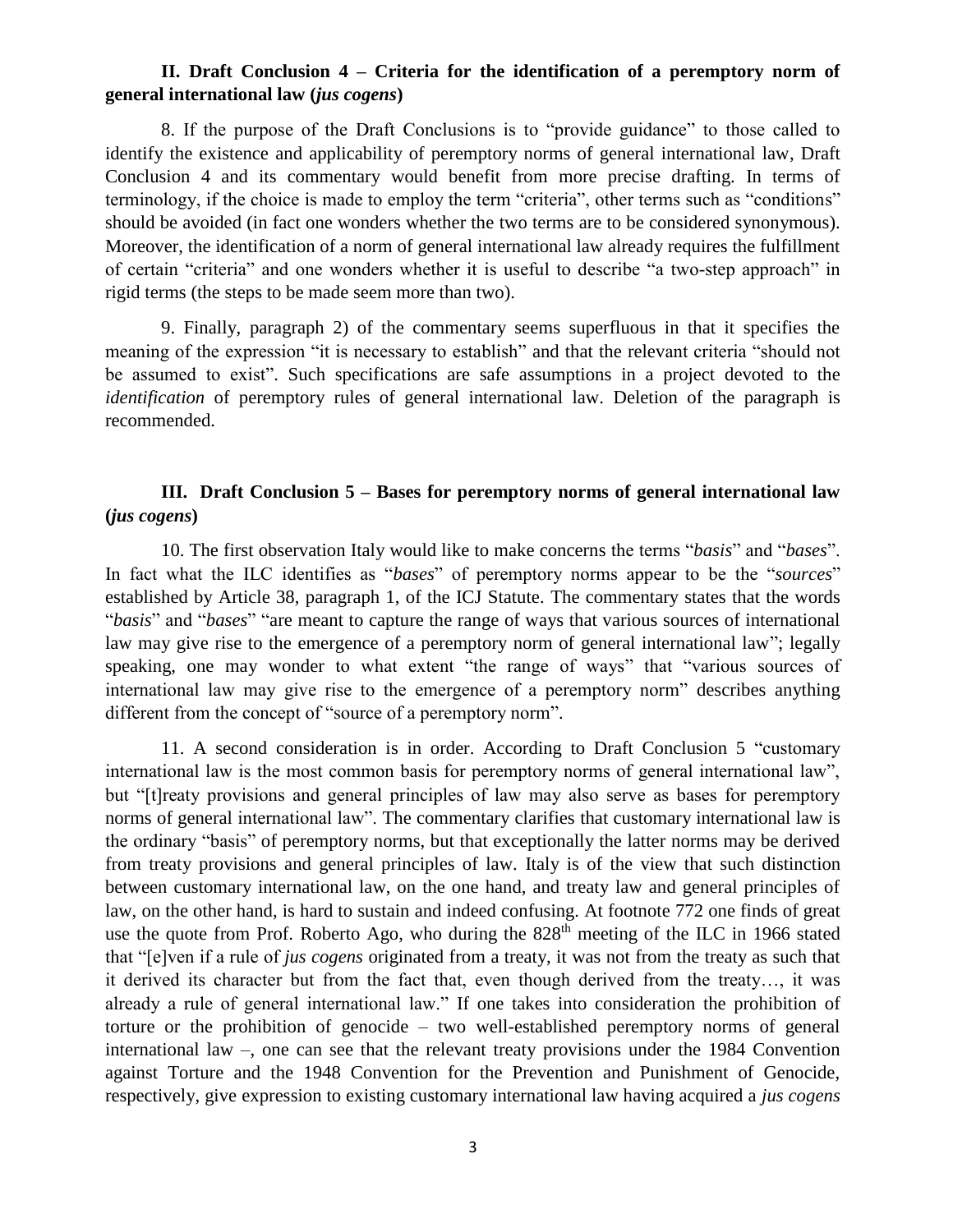status. The only concrete example that the commentary provides of a *jus cogens* norm deriving from a treaty is the prohibition of the use of force under the UN Charter; and yet as the ICJ famously stated in its 1986 *Nicaragua* judgment that prohibition is also a fundamental norm of customary international law. The fact that treaty provisions reflecting *jus cogens* norms are not themselves the source of the peremptory norm is indeed recognized by the commentary to Draft Conclusion 13 on the absence of effect of reservations to treaties on peremptory norms, where it states that the "[t]he phrase 'as such' is intended to indicate that *even when reflected in a treaty provision, a peremptory norm of general international law (jus cogens) retains its validity independent of the treaty provision*" (emphasis added). Finally, the commentary does not provide any example of peremptory norms deriving from general principles of law.

12. Given the above difficulties with the text of Draft Conclusion 5 and its commentary, Italy suggests that the draft conclusion is deleted. Also, given that the project does not aim at pursuing a systemic legal understanding and regulation of peremptory norms of general international law, but it is mainly aimed at distilling a sound methodology to identify *jus cogens*  norms, Italy is of the view that Draft Conclusion 8 on the "forms of evidence of acceptance and recognition" may be sufficient to "provid[e] guidance to all those who may be called upon to determine the existence of peremptory norms of general international law […]"; it notes that among those forms of evidence, treaty provisions are also enlisted. Moreover, a more precise definition of the criteria and of the s.c. "two-step approach" under the commentary to Draft Conclusion 4 could be instrumental to clarifying the relationship between the different sources of "general international law", without the need of a dedicated draft conclusion such as Draft Conclusion 5.

#### **IV. Draft Conclusion 6 – Acceptance and recognition**

13. Italy sees the need for a specific provision related to the authentic meaning of "acceptance and recognition" in the context of identification of *jus cogens* norms. At the same time, it is of the view that paragraph 1), specifying that the requirement of acceptance and recognition of peremptory norms of general international law "is distinct from acceptance and recognition as a norm of general international law", is unnecessary and potentially confusing. The commentary states that the "acceptance and recognition" addressed in the draft conclusion "is not the same as, for example, acceptance as law (*opinio juris*), which is an element for the identification of customary international law." This statement seems tautological if one looks at the way Draft Conclusion 4 is drafted and at the "two-step approach" identified in the commentary to Draft Conclusion 4 according to which "[f]irst, evidence that the norm in question is a norm of general international law is required" and "[s]econd, the norm must be shown to be accepted and recognized by the international community of States as a whole as having a peremptory character" (A/74/10, p. 158). Deletion of the paragraph is suggested.

14. Italy is also of the view that some of the language in the commentary departs from the methodological gist of the project and takes it to a quasi-judicial or quasi-arbitral dimension by setting burdens of proof in the identification of peremptory norms of general international law. For instance, the commentary states that "[…] *in order to show* that a norm is a peremptory norm of general international law (*jus cogens*), *it is necessary to provide evidence* that the norm is accepted and recognized as having the qualities mentioned" (emphasis added); it continues by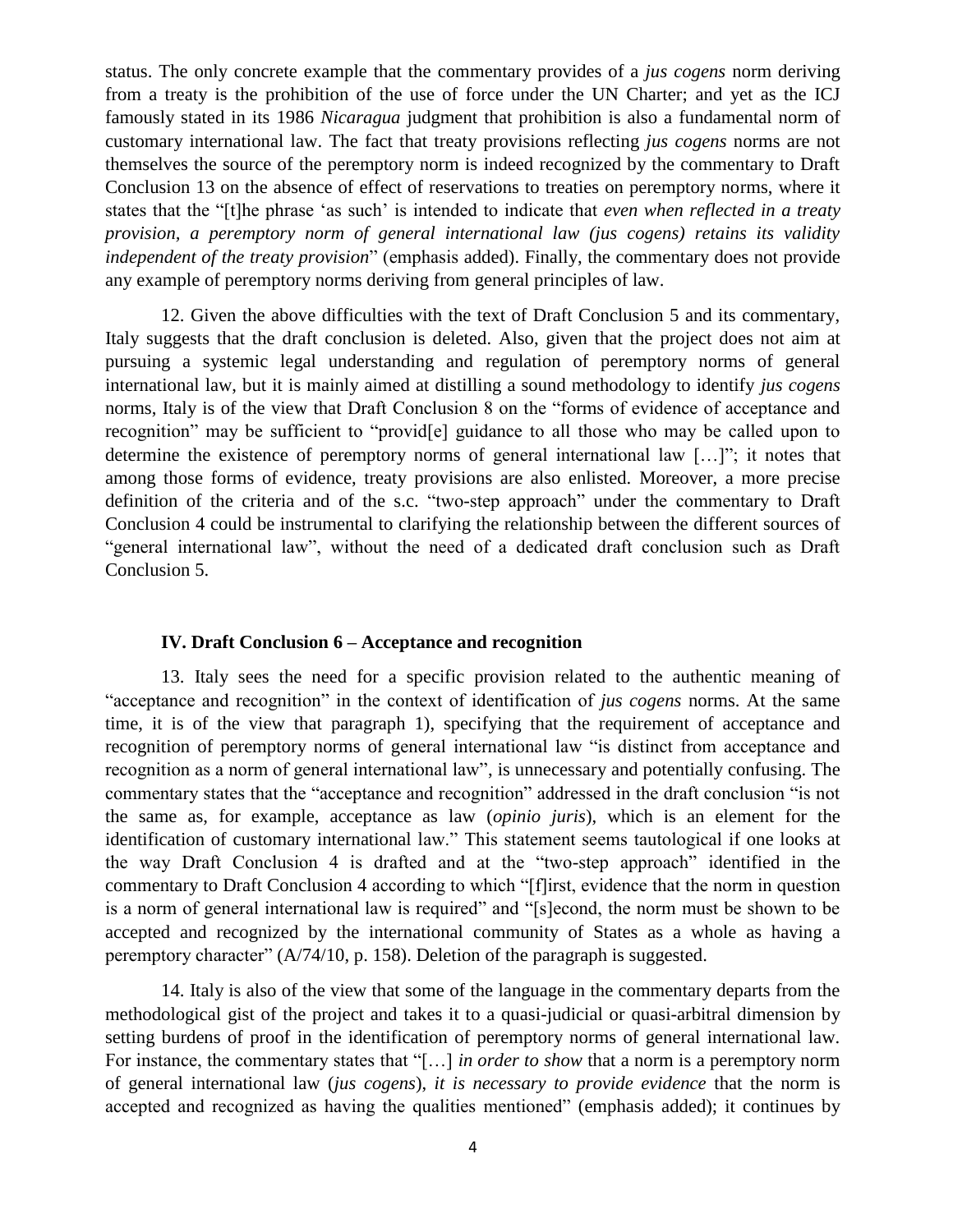specifying that "[t]he word 'evidence' is used to indicate *that it is not sufficient merely to assert* that a norm is accepted and recognized by the international community of States as a whole as one from which no derogation is permitted. *It is necessary to substantiate such a claim by means of providing evidence*" (emphasis added, A/74/10, p. 181). Italy submits that these parts of the commentary should be deleted or redrafted, as in the current form the commentary seems to suggest that any assertion - made for example in diplomatic correspondence between States - as to the *jus cogens* nature of a given norm would be devoid of legal value, if not accompanied by relevant evidence, thus undermining the role of *opinio juris* in this context.

#### **V. Draft Conclusion 7 – International Community of States as a Whole**

15. Italy concurs with the Commission that unanimity in acceptance and recognition is not necessarily required for a norm of general international law to be considered as having a peremptory character.

16. It only suggests under paragraph 3) the addition of the term "subjects" ("other subjects and actors") to add legal precision and account for the specific position of international organizations possessing international legal personality and playing a subsidiary, and yet important role, in the assessment of the acceptance and recognition by the international community of States as a whole.

### **VI. Draft Conclusion 8 – Evidence of acceptance and recognition**

17. Italy suggests that the reference to "resolutions adopted by an international organization or at an intergovernmental conference" in paragraph 2) should be complemented by the reference to the "conduct of States in connection with resolutions adopted by an international organization or at an intergovernmental conference", which reflects the wording of Conclusion 10, paragraph 2, of the projection on the Identification of customary international law approved by the ILC in 2018. In Italy's view the above addition is necessary as oftentimes the resolutions as such are attributable to the international organization as a distinct legal subject and *per se*  cannot constitute evidence of the "acceptance and recognition" by the member States of the relevant international organization.

### **VII. Draft Conclusion 9 – Subsidiary means for the determination of the peremptory character of norms of general international law**

18. Italy finds the wording and legal contents of Draft Conclusion 9 persuasive. At the same time, it is of the view that the commentary should clarify that the draft conclusion is without prejudice to the specific, privileged role of the International Court of Justice with regard to the determination of peremptory norms in accordance with Article 66 of the Vienna Convention on the Law of the Treaties.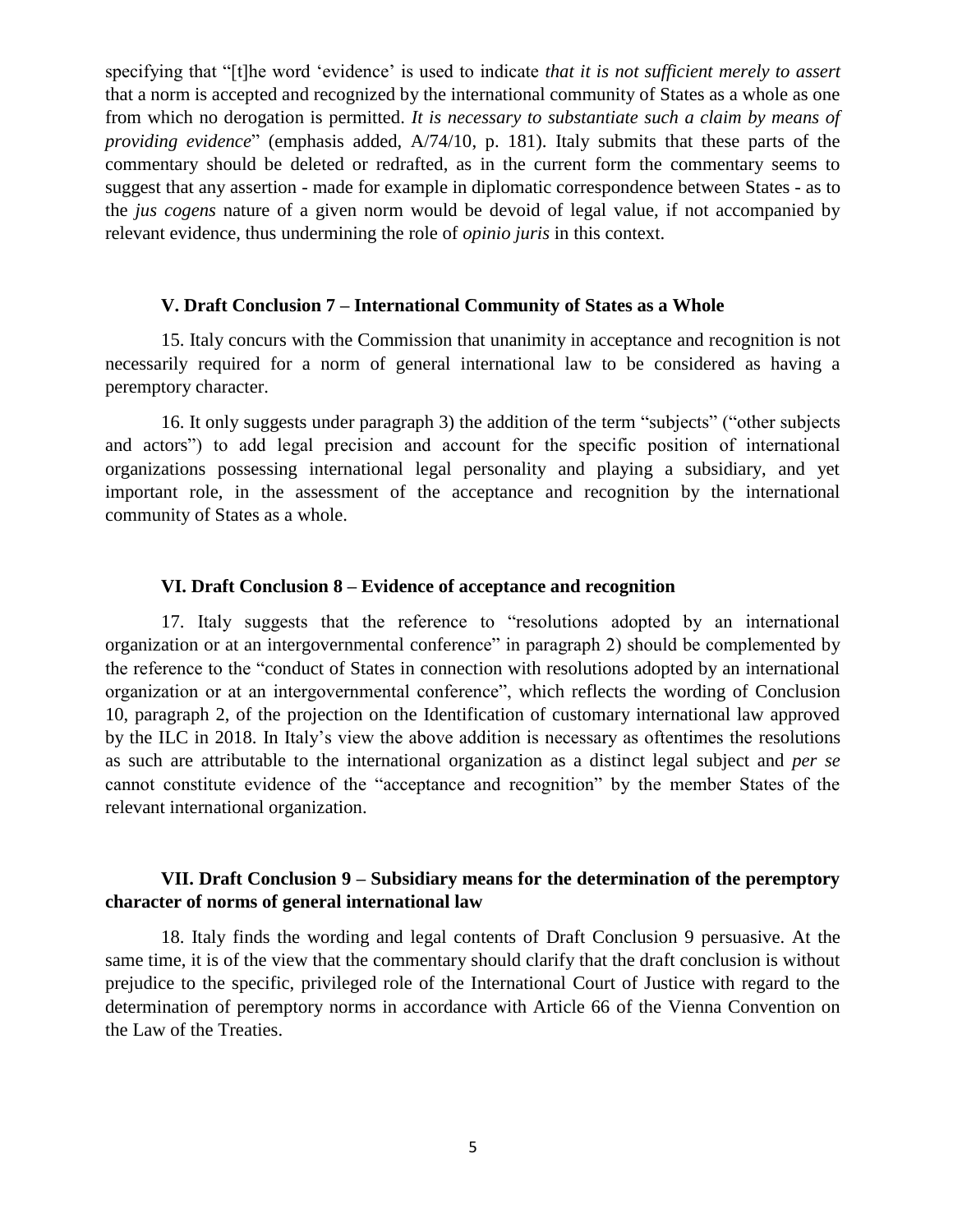### **VIII. Draft Conclusion 14 – Rules of customary international law conflicting with a peremptory norm of general international law (***jus cogens***)**

19. Draft Conclusion 14 is built on the idea that *jus cogens* norms are hierarchically superior to the *jus dispositivum*, whether deriving from a treaty provision or from a rule of customary international law. Italy fully endorses that idea. However, it is of the view that Draft Conclusion 14 (especially paragraph 1) and its commentary require further refinement.

20. Firstly, the provision in paragraph 1) according to which "[a] rule of customary international law does not come into existence if it conflicts with a peremptory norm of general international law" describes an impossible scenario of a conflict between a non-existent rule (of customary international law) and an existent peremptory norm. Either the rule of customary international law has come into existence and may conflict with a peremptory norm (a conflict which may produce legal consequences in terms of invalidity of the customary rule) or the rule has not come into existence thereby rendering any conflict with a peremptory norm impossible. *Tertium non datur*.

21. Secondly, except for the rare occasions of bilateral or regional customary rules, it is difficult to envisage how a customary rule may emerge if its content manifestly contradicts existing peremptory norms of general international law (any such emergence would put into serious question the existence itself of the peremptory norm according to the criteria identified in Draft Conclusion 4).

22. Thirdly, with regard to paragraph 7) of the commentary, given the essential content of customary rules, it is difficult to imagine how a "severability" scenario could be envisaged with regard to the only partial invalidation a rule of customary international law by the emergence of a subsequent peremptory norm. It is suggested that the Commission either provides some examples of State practice or deletes the relevant passage in the commentary altogether.

# **IX. Draft Conclusion 16 – Obligations created by resolutions, decisions or other acts of international organizations conflicting with a peremptory norm of general international law (***jus cogens***)**

23. Draft Conclusion 16 is consistent with the idea of hierarchical superiority of *jus cogens* norms and, to that extent, Italy supports its insertion.

24. However, it is also of the view the Draft Conclusion should also contain, possibly in the text, a non-prejudice clause with regard to applicable procedures and mechanisms established under the laws of an international organization in order to review and challenge the acts of that international organization. In several international organizations, including regional organizations, the mere invocation and unilateral presentation of evidence with regard to an alleged conflict of an act of that international organization with a peremptory norm of general international law is not a sufficient ground to depart from an obligation imposed through that act, but certain procedural mechanisms have to be resorted to, including of a judicial nature, with a view to an impartial determination.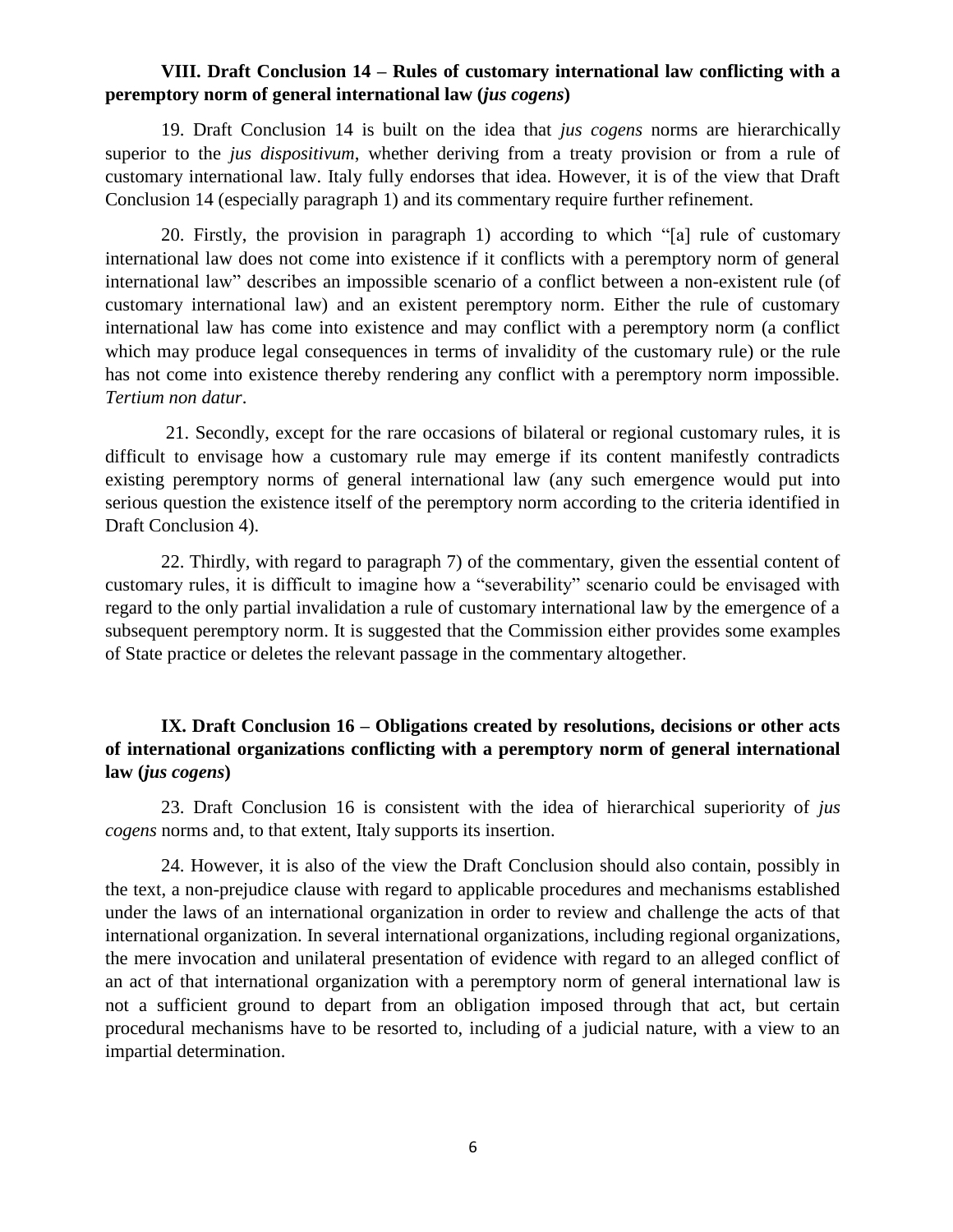### **X. Draft Conclusion 17 – Peremptory norms of general international law (***jus cogens***) as obligations owed in the international community as a whole (***jus cogens***)**

25. Italy welcomes the insertion of a specific conclusion recognizing the link between peremptory norms and *erga omnes* obligations. It notes that in paragraph 2) the commentary makes a brief reference to the recognition by the ILC itself in its previous work on State responsibility. In this respect, it would be advisable that the ILC makes reference in the commentary to the important reports elaborated by the Special Rapporteurs on State responsibility, ever since Prof. Roberto Ago elaborated the distinction between international delicts and international crimes in his 1976 reports. These resulted in the ILC adopting a set of draft articles at first reading in 1996, Art. 19 of which identified the concept of international crime of State with regard to the serious breach of *erga omnes* obligations. This reference is all the more important since (as the commentary explicitly recognizes) the International Court of Justice has applied the special consequences under Art. 41 of the ILC Articles on State Responsibility to violations of *erga omnes* obligations (case law cited in footnote 864 of the commentary).

# **XI. Draft Conclusion 18 – Peremptory norms of general international law (***jus cogens***) and circumstances precluding wrongfulness**

26. Draft Conclusion 18 *per se* is unproblematic as it is fully in line with Article 26 of the ILC Articles on State Responsibility.

27. However, it does not address, not even in its commentary, the thorny issue of the relationship between self-defense, which is a circumstance precluding wrongfulness in accordance with Article 21 of the ILC Articles on State Responsibility, and the prohibition on the use of force, which in the past has been considered by the ILC as a peremptory norm of general international law. The problem hinges on the relationship between the *jus ad bellum* primary rules and the secondary rules of State responsibility. Despite the identification by the ILC in its annex of the "prohibition of aggression" as a peremptory norm of general international law – a restrictive choice which excludes from scope of the peremptory norm other uses of force not in conformity with Article 2, paragraph 4, of the UN Charter and that is not free from difficulties -, the issue remains outstanding and it would require a proper treatment, at least in the commentary, in order to avoid confusion.

# **XII. Draft Conclusion 19 - Particular consequences of serious breaches of peremptory norms of general international law (***jus cogens***)**

28. Draft Conclusion 19 is drafted in conformity with Article 41 of the ILC Articles on State Responsibility, therefore Italy finds it acceptable. With regard to the commentary, Italy would like to raise the following points.

29. Firstly, Italy sees the need for the ILC to clarify its reference to the ICJ advisory opinions on the *Legal Consequences of the Construction of a Wall in the Occupied Palestinian Territory* and the *Legal Consequences of the Separation of the Chagos Archipelago from Mauritius in 1965.* In fact both advisory opinions grounded the identification of legal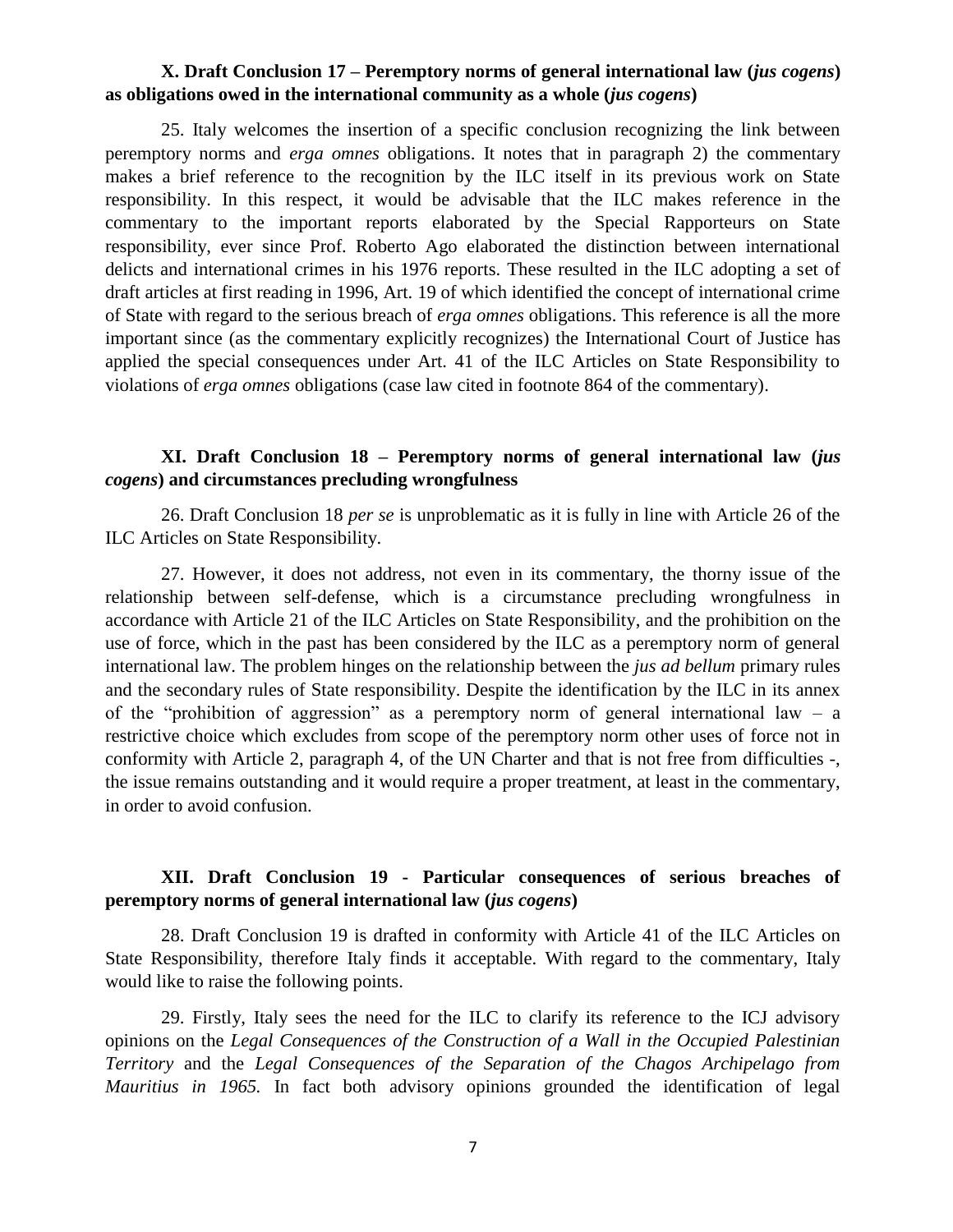consequences for third parties on the *erga omnes* nature of the obligations breached, rather than the peremptory nature of the corresponding norm and/or the serious violation of those obligations/norms. This clarification is particularly pressing given that in paragraph 1 the ILC states that the Draft Conclusion "does [not] address the consequences of breaches of peremptory norms that are not serious in nature" and in paragraph 9) it states that the "[t]he obligations in draft conclusion 19 apply only to serious breaches of peremptory norms of general international law (*jus cogens*)". The ILC may be of the view that, given the factual and legal circumstances, the reluctance of the Court to employ the normative category of *jus cogens* and the strict interconnection between *erga omnes* obligations and *jus cogens* norms, the ICJ, in those two advisory opinions, had indeed identified a serious violation of a peremptory norm (without explicitly stating that). And yet, if that is the case, the point should be clarified in the commentary.

30. Secondly, paragraph 3) of the commentary does not seem to reflect the balance reached by the ILC in 2001 with the incorporation of Article 54 in the Articles on State Responsibility. Instead it seems to suggest that collective countermeasures taken to react to serious violations of peremptory norms with a view to pursuing an interest of the international community should not be considered as falling under this provision. This suggestion is not justified in the light of the abundance of practice of the last twenty years stemming from States and international organizations alike. A more balanced drafting of paragraph 3) would be welcome and the second sentence of the same paragraph (which is misleading in the current form) should be deleted.

31. Thirdly, in line with what has already been submitted (*supra*, General observations), with regard to the place of international organizations in the present project, paragraph 11 of the commentary should be deleted.

32. Finally, Italy would like to point out that in paragraph 2 of the commentary the Commission makes reference to the "adoption of its articles on the law of treaties". As confirmed by footnote 878, reference should instead be made to the articles on State responsibility.

#### **XIII. Draft Conclusion 21 – Procedural requirements**

32. In light of the consideration that the Draft Conclusions are admittedly not meant to be transformed in an international legally-binding instrument at a later stage, the need for such provision can be seriously questioned. It is also unclear how the proposed procedure would interact with the dispute settlement provisions contained in the Vienna Convention on the Law of Treaties. Moreover, the notions of "a State" and of "States concerned" under paragraph 1) are confusing as they seem to suggest that there is only "one State" entitled to invoke the ground of invalidity and that there may be States which are not "concerned" by the invocation of a violation of *jus cogens* norm as a ground for invalidity of a rule of international law: given that the obligations deriving from peremptory norms are *erga omnes* obligations, "all States" should be entitled to invoke the violation and "all States" should be notified of the claim. That, in turn, poses the question of the position of non-States parties to a relevant treaty, which would be entitled to object (a right not contemplated under the relevant provisions of the Vienna Convention on the Law of Treaties).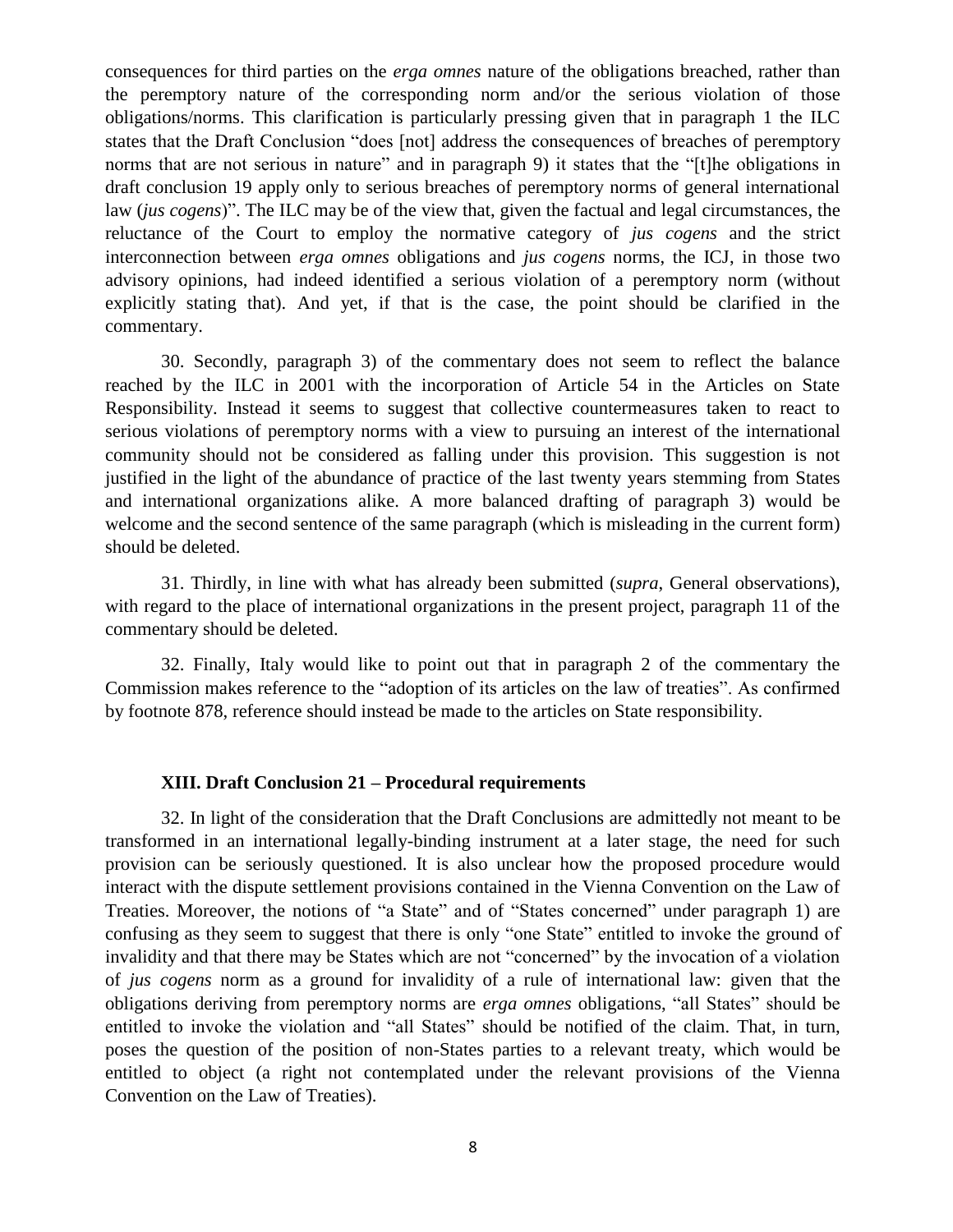33. Italy sees Draft Conclusion 21 unnecessary for the purpose of the current project and potentially problematic, especially in its relation to the Vienna Convention on the Law of Treaties. Therefore it suggests its deletion.

# **XIV. Draft Conclusion 22 - Without prejudice to consequences that specific peremptory norms of general international law (***jus cogens***) may otherwise entail; and Draft Conclusion 23 – Non-exhaustive list (with related annex)**

34. Draft Conclusion 22 provides for a non-prejudice clause related the consequences that "specific peremptory norms…may otherwise entail". Draft Conclusion 23 refers to the annex containing "a non-exhaustive list" of norms that the ILC has found to have a peremptory character in its previous work. These are: the prohibition of aggression; the prohibition of genocide; the prohibition of crimes against humanity; the basic rules of international humanitarian law; the prohibition of racial discrimination and apartheid; the prohibition of slavery; the prohibition of torture; the right of self-determination.

35. Italy is of the view that the two conclusions and the annex should be read and commented in conjunction. As the commentary to both Draft Conclusions 22 and 23 clearly states "the present draft conclusions are not intended to address the content of individual peremptory norms" (commentary to Draft Conclusion 22, para. 2); and they "do not seek to elaborate a list of peremptory norms of general international law (commentary to Conclusion 23, para. 1), since "[t]o elaborate a list of peremptory norms of general international law (*jus cogens*), including a non-exhaustive list, would require a detailed and rigorous study of many potential norms […]" (*ivi*). However, "[a]lthough the identification of specific norms that have a peremptory character falls beyond the scope of the present draft conclusions, the Commission has decided to include in an annex a non-exhaustive list of norms previous referred to by the Commission as having peremptory character." (*ibidem*, para. 2). In this respect, Italy would like to make the following observations.

36. The ILC had the possibility of taking two alternative routes. In a project focused on peremptory norms of general international law, it could have made the choice to identify, on the basis of the very criteria it has established, those norms that currently fulfill those criteria and the consequences (including the special consequences) flowing from a violation of those norms (not an impossible task). A more comprehensive and far-reaching project would have also given the opportunity to the ILC to deal with some of the most relevant and contentious issues on the legal effects of *jus cogens* norms related to the prohibition of crimes against humanity and to international humanitarian law on the rules on State immunity (a topic only evoked in paragraph 4 of the commentary to Draft Conclusion 22 and to which Italy attaches the greatest importance). However, it has decided to take a different route, namely to distill a number of secondary rules related to the identification of peremptory norms and their general legal consequences. If the choice made is the latter, the ILC should fully adhere to its methodology and not venture in the presentation of a list based on its own previous works, many of which date back several decades ago. After all, those making use of the draft conclusions will have the possibility of resorting to the commentary in order to identify potential peremptory norms of general international law.